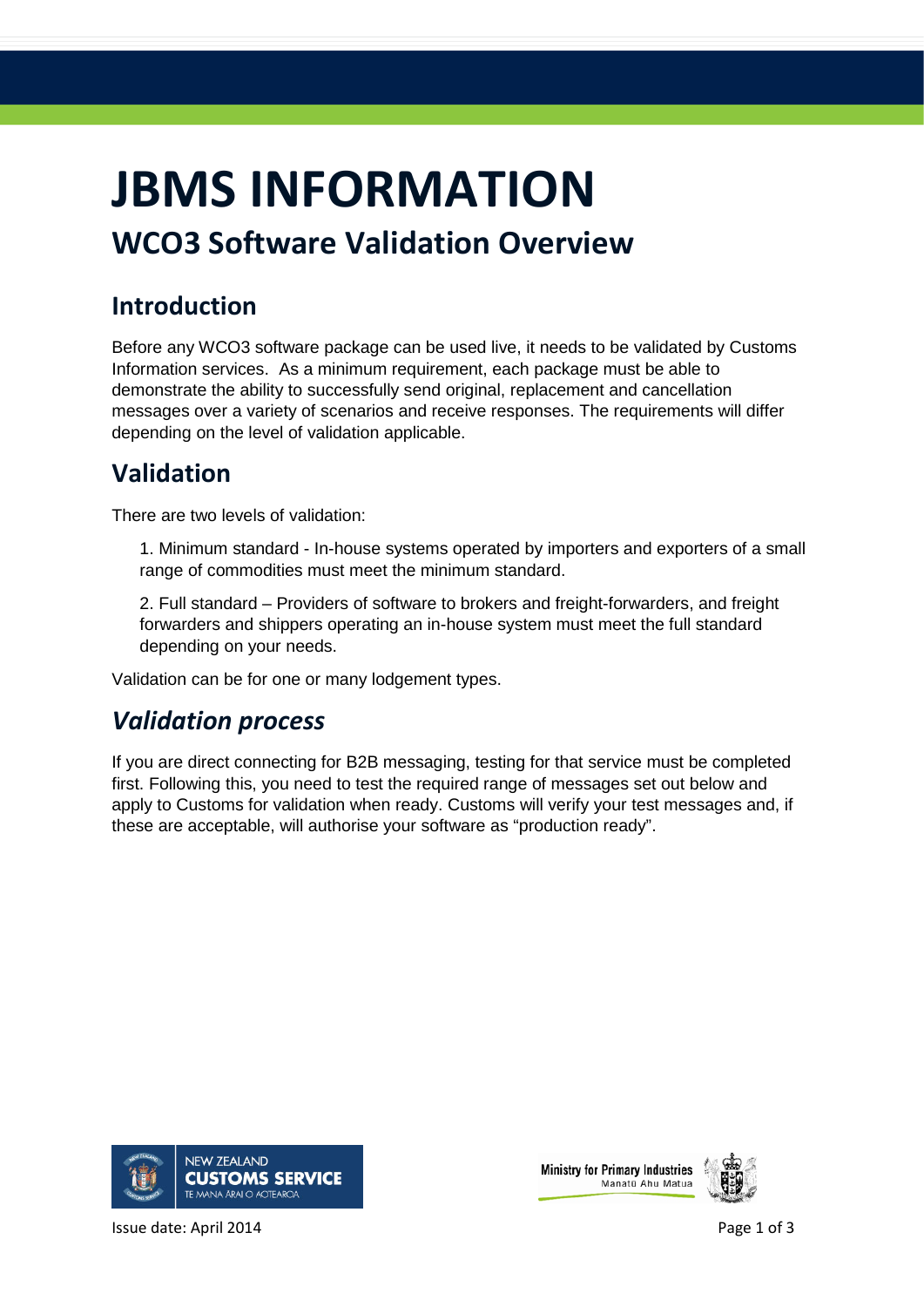## *Messages matrix*

| <b>Import Declaration</b>       |                                                                                                                                                                                                                                                                               |                                                                                                                                                                            |  |  |  |
|---------------------------------|-------------------------------------------------------------------------------------------------------------------------------------------------------------------------------------------------------------------------------------------------------------------------------|----------------------------------------------------------------------------------------------------------------------------------------------------------------------------|--|--|--|
|                                 | <b>Minimum</b>                                                                                                                                                                                                                                                                | Full                                                                                                                                                                       |  |  |  |
| <b>Message types</b>            | Standard<br>$\bullet$<br>Simplified<br>Ministry for Primary Industries                                                                                                                                                                                                        | Standard<br>$\bullet$<br>Simplified<br>Ministry for Primary Industries<br>$\bullet$<br>Temporary<br>$\bullet$<br>Sight<br>Periodic<br>$\bullet$<br>Completion<br>$\bullet$ |  |  |  |
| <b>Transaction type</b>         | Original<br>$\bullet$<br>Replacement<br>error correction<br>- adjustment<br>Cancel<br>٠                                                                                                                                                                                       |                                                                                                                                                                            |  |  |  |
| <b>Modes</b>                    | Sea<br>$\bullet$<br>- containerised<br>non containerised<br>Air<br>Mail<br>$\bullet$                                                                                                                                                                                          |                                                                                                                                                                            |  |  |  |
| <b>Duties</b>                   | Duty<br>$\bullet$<br><b>GST</b><br>Levies (demonstrate either ALAC, HERA, PFML or SGG)<br>$\bullet$                                                                                                                                                                           |                                                                                                                                                                            |  |  |  |
| <b>Specific</b><br>requirements | Standard Import using tariff item 8401100000B<br>$\bullet$<br>- (will generate 803 response)<br>Standard Import using tariff item 8901100100L<br>$\bullet$<br>- (will generate 840 response)<br>Standard Import using tariff item 1302110000L<br>(will generate 806 response) |                                                                                                                                                                            |  |  |  |
| <b>Export Declaration</b>       |                                                                                                                                                                                                                                                                               |                                                                                                                                                                            |  |  |  |
|                                 | <b>Minimum</b>                                                                                                                                                                                                                                                                | Full                                                                                                                                                                       |  |  |  |
| <b>Message types</b>            | Standard                                                                                                                                                                                                                                                                      | Standard<br>$\bullet$<br>Drawback                                                                                                                                          |  |  |  |
| <b>Transaction types</b>        | Original<br>$\bullet$<br>Replacement<br>- error correction<br>adjustment<br>Cancel<br>$\bullet$                                                                                                                                                                               |                                                                                                                                                                            |  |  |  |
| <b>Modes</b>                    | Sea<br>$\bullet$<br>- containerised<br>non containerised<br>Air<br>Mail                                                                                                                                                                                                       |                                                                                                                                                                            |  |  |  |
| <b>Duties</b><br>(Drawback)     |                                                                                                                                                                                                                                                                               | Duty<br><b>GST</b>                                                                                                                                                         |  |  |  |
| <b>Specific</b><br>requirement  | Standard Export using tariff item 7117901100E<br>$\bullet$<br>(will generate 802 response)                                                                                                                                                                                    |                                                                                                                                                                            |  |  |  |